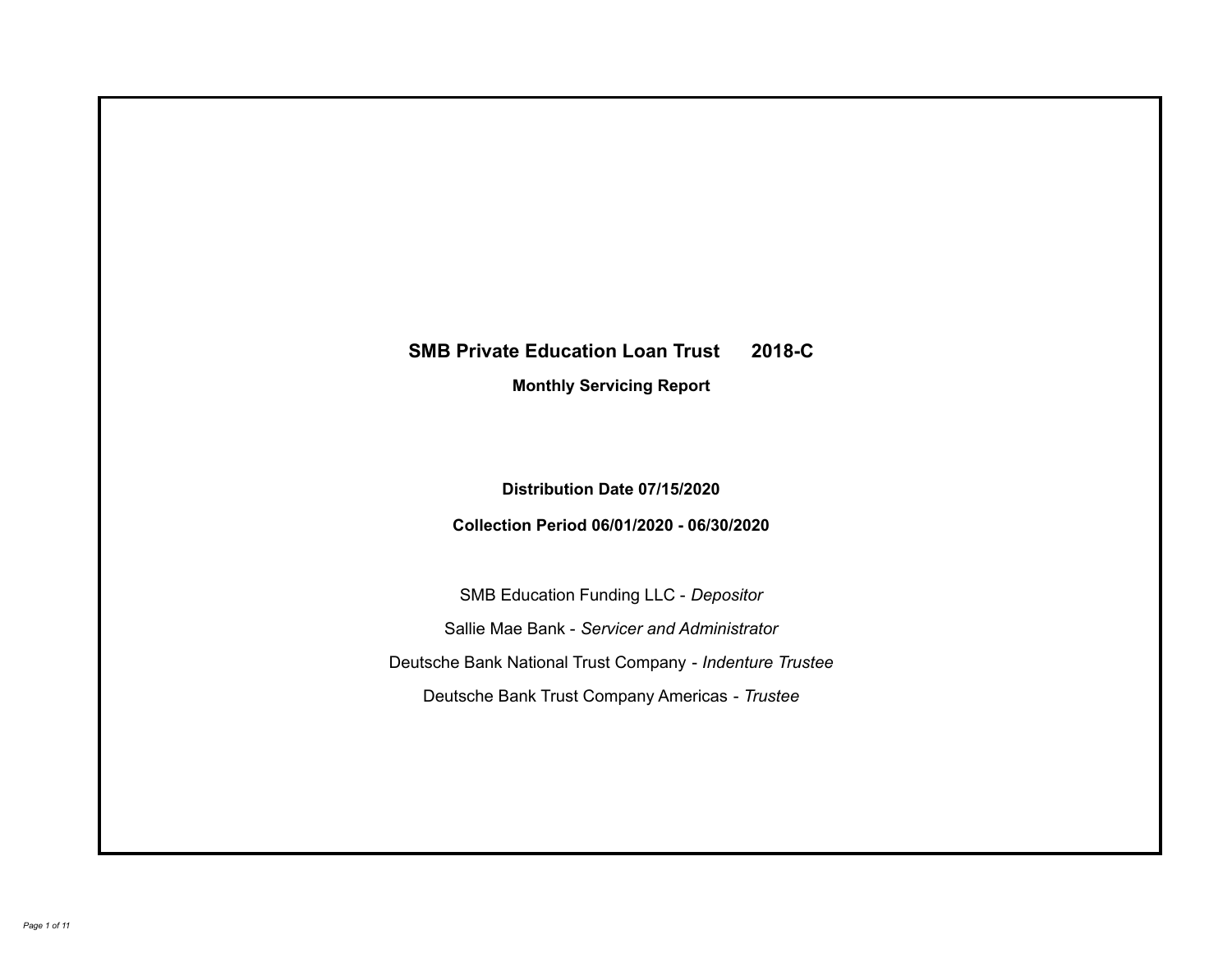| А | <b>Student Loan Portfolio Characteristics</b>                  |                                              | <b>Settlement Date</b><br>09/19/2018 | 05/31/2020            | 06/30/2020            |
|---|----------------------------------------------------------------|----------------------------------------------|--------------------------------------|-----------------------|-----------------------|
|   | <b>Principal Balance</b>                                       |                                              | \$557,492,029.76                     | \$434,773,626.53      | \$430,687,460.82      |
|   | Interest to be Capitalized Balance                             |                                              | 38,025,828.51                        | 30,567,362.44         | 29,236,089.68         |
|   | Pool Balance                                                   |                                              | \$595,517,858.27                     | \$465,340,988.97      | \$459,923,550.50      |
|   | Weighted Average Coupon (WAC)                                  |                                              |                                      |                       |                       |
|   |                                                                | WAC1 (Contractual Interest Rate on the Loan) | 9.74%                                | 9.14%                 | 9.15%                 |
|   |                                                                | WAC2 (Average of Applicable Interest Rate)   | 9.70%                                | 8.37%                 | 8.36%                 |
|   | WAC3 (Average of Actual Interest Rate)                         |                                              | 9.62%                                | 8.29%                 | 8.28%                 |
|   | Weighted Average Remaining Term                                |                                              | 137.72                               | 131.67                | 131.41                |
|   | Number of Loans                                                |                                              | 48,318                               | 38,125                | 37,704                |
|   | Number of Borrowers                                            |                                              | 46,914                               | 37,095                | 36,685                |
|   | Pool Factor<br>Since Issued Total Constant Prepayment Rate (1) |                                              |                                      | 0.781405599<br>12.25% | 0.772308578<br>12.18% |
|   |                                                                |                                              |                                      |                       |                       |
| B | <b>Debt Securities</b>                                         | Cusip/Isin                                   | 06/15/2020                           |                       | 07/15/2020            |
|   | A <sub>2</sub> A                                               | 78449QAB3                                    | \$214,564,724.15                     |                       | \$210,096,226.32      |
|   | A2B                                                            | 78449QAC1                                    | \$105,812,740.68                     |                       | \$103,609,097.91      |
|   | B                                                              | 78449QAD9                                    | \$40,000,000.00                      |                       | \$40,000,000.00       |
|   |                                                                |                                              |                                      |                       |                       |
| C | <b>Certificates</b>                                            | <b>Cusip/Isin</b>                            | 06/15/2020                           |                       | 07/15/2020            |
|   | Residual                                                       | 78449Q107                                    | \$100,000.00                         |                       | \$100,000.00          |
|   |                                                                |                                              |                                      |                       |                       |
| D | <b>Account Balances</b>                                        |                                              | 06/15/2020                           |                       | 07/15/2020            |
|   | Reserve Account Balance                                        |                                              | \$1,508,827.00                       |                       | \$1,508,827.00        |
|   |                                                                |                                              |                                      |                       |                       |
| Е | <b>Asset / Liability</b>                                       |                                              | 06/15/2020                           |                       | 07/15/2020            |
|   | Overcollateralization Percentage                               |                                              | 22.56%                               |                       | 23.09%                |
|   | Specified Overcollateralization Amount                         |                                              | \$116,335,247.24                     |                       | \$114,980,887.63      |
|   | Actual Overcollateralization Amount                            |                                              | \$104,963,524.14                     |                       | \$106,218,226.27      |

(1) For additional information, see 'Since Issued CPR Methodology' found on page 11 of this report.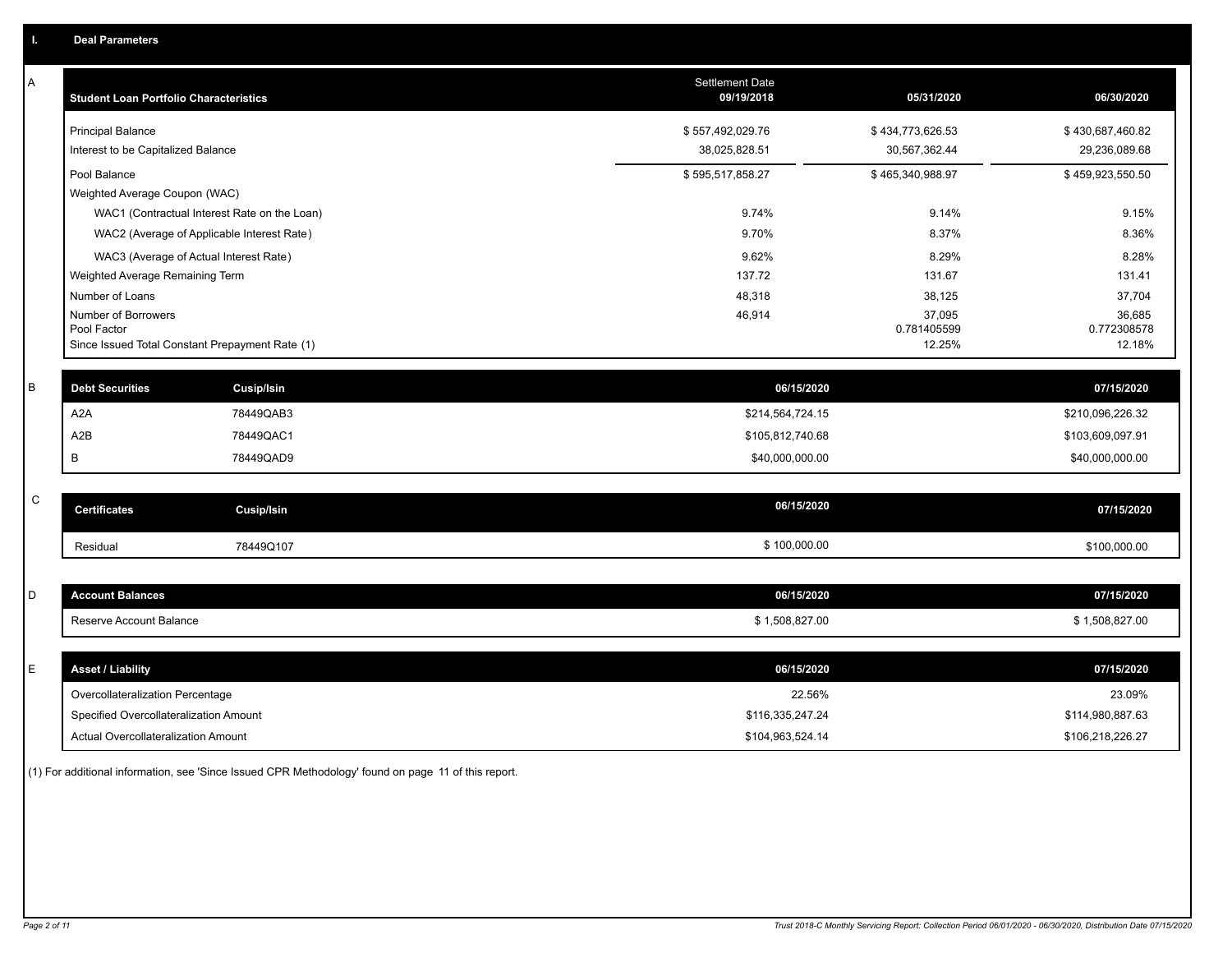### **II. 2018-C Trust Activity 06/01/2020 through 06/30/2020**

| Α | <b>Student Loan Principal Receipts</b>                           |                |  |
|---|------------------------------------------------------------------|----------------|--|
|   | <b>Borrower Principal</b>                                        | 5,950,399.95   |  |
|   | <b>Consolidation Activity Principal</b>                          | 0.00           |  |
|   | Seller Principal Reimbursement                                   | 0.00           |  |
|   | Servicer Principal Reimbursement                                 | 0.00           |  |
|   | Delinquent Principal Purchases by Servicer                       | 0.00           |  |
|   | <b>Other Principal Deposits</b>                                  | 32,526.94      |  |
|   | <b>Total Principal Receipts</b>                                  | \$5,982,926.89 |  |
| В | <b>Student Loan Interest Receipts</b>                            |                |  |
|   | Borrower Interest                                                | 1,831,485.29   |  |
|   | <b>Consolidation Activity Interest</b>                           | 0.00           |  |
|   | Seller Interest Reimbursement                                    | 0.00           |  |
|   | Servicer Interest Reimbursement                                  | 0.00           |  |
|   | Delinquent Interest Purchases by Servicer                        | 0.00           |  |
|   | <b>Other Interest Deposits</b>                                   | 1,116.52       |  |
|   | <b>Total Interest Receipts</b>                                   | \$1,832,601.81 |  |
| C | <b>Recoveries on Realized Losses</b>                             | \$19,198.63    |  |
| D | <b>Investment Income</b>                                         | \$410.69       |  |
| Е | <b>Funds Borrowed from Next Collection Period</b>                | \$0.00         |  |
| F | <b>Funds Repaid from Prior Collection Period</b>                 | \$0.00         |  |
| G | Loan Sale or Purchase Proceeds                                   | \$0.00         |  |
| H | Initial Deposits to Distribution Account                         | \$0.00         |  |
|   | <b>Excess Transferred from Other Accounts</b>                    | \$0.00         |  |
| J | <b>Borrower Benefit Reimbursements</b>                           | \$0.00         |  |
| Κ | <b>Other Deposits</b>                                            | \$0.00         |  |
| L | <b>Other Fees Collected</b>                                      | \$0.00         |  |
| М | <b>AVAILABLE FUNDS</b>                                           | \$7,835,138.02 |  |
| N | Non-Cash Principal Activity During Collection Period             | \$1,896,761.18 |  |
| O | Aggregate Purchased Amounts by the Depositor, Servicer or Seller | \$33,643.46    |  |
| P | Aggregate Loan Substitutions                                     | \$0.00         |  |
|   |                                                                  |                |  |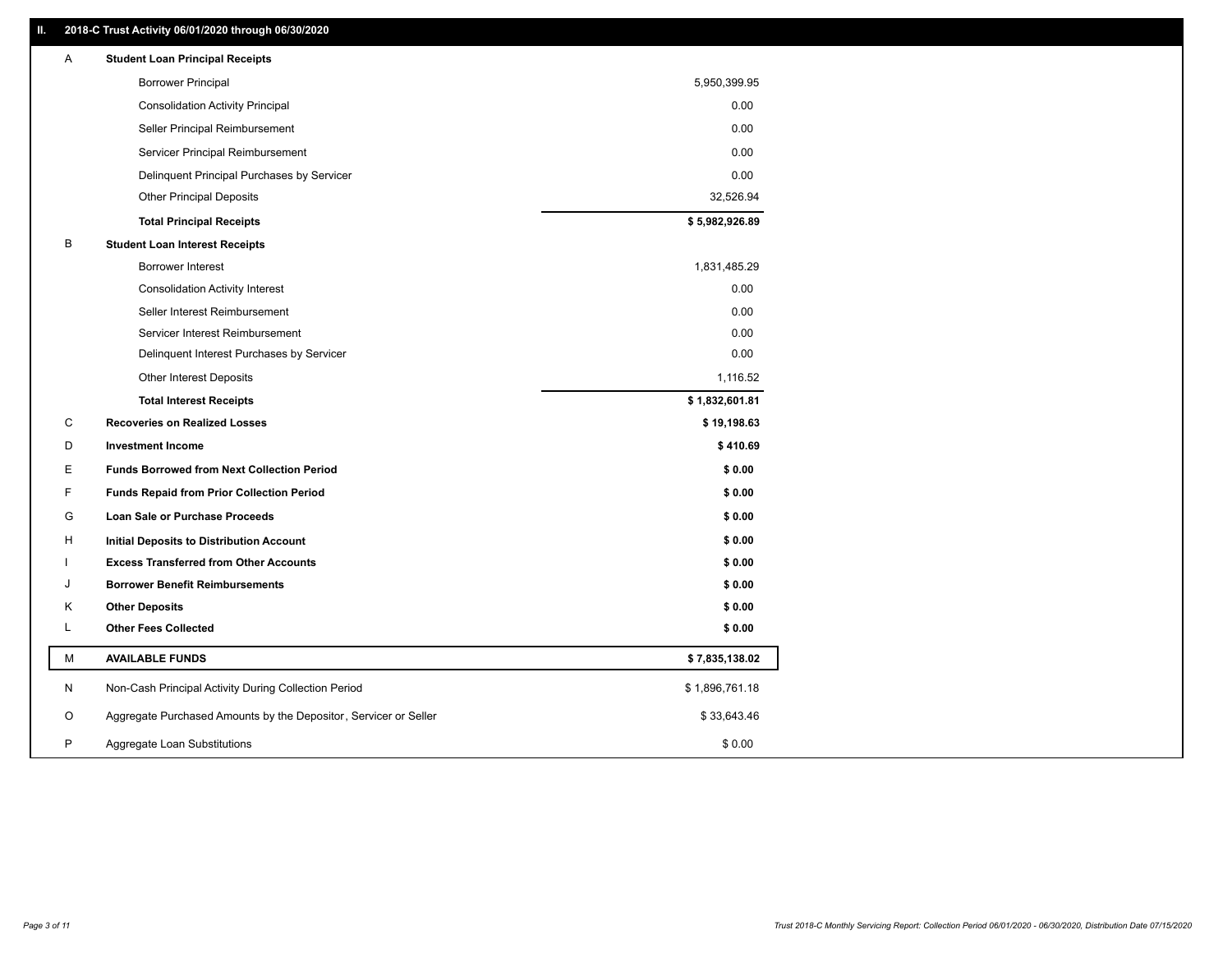|                   |                       |                          |            |                                                                  | <b>Loans by Repayment Status</b> |                            |                          |         |                                                           |                |                            |
|-------------------|-----------------------|--------------------------|------------|------------------------------------------------------------------|----------------------------------|----------------------------|--------------------------|---------|-----------------------------------------------------------|----------------|----------------------------|
|                   |                       |                          | 06/30/2020 |                                                                  |                                  |                            | 05/31/2020               |         |                                                           |                |                            |
|                   |                       | <b>Wtd Avg</b><br>Coupon | # Loans    | <b>Principal and</b><br><b>Interest Accrued</b><br>to Capitalize | % of Principal                   | % of Loans in<br>Repay (1) | <b>Wtd Avg</b><br>Coupon | # Loans | Principal and<br><b>Interest Accrued</b><br>to Capitalize | % of Principal | % of Loans in<br>Repay (1) |
| INTERIM:          | IN SCHOOL             | 9.46%                    | 3,252      | \$47,406,046.60                                                  | 10.307%                          | $-$ %                      | 9.45%                    | 3,905   | \$57,786,828.74                                           | 12.418%        | $-$ %                      |
|                   | <b>GRACE</b>          | 9.30%                    | 1,927      | \$29,303,674.54                                                  | 6.371%                           | $-$ %                      | 9.27%                    | 1,674   | \$23,711,613.98                                           | 5.096%         | $-$ %                      |
|                   | <b>DEFERMENT</b>      | 8.91%                    | 1,572      | \$20,248,908.98                                                  | 4.403%                           | $-$ %                      | 8.89%                    | 1,634   | \$21,061,584.51                                           | 4.526%         | $-$ %                      |
| <b>REPAYMENT:</b> | <b>CURRENT</b>        | 7.97%                    | 27,891     | \$319,948,205.71                                                 | 69.566%                          | 88.149%                    | 7.94%                    | 26,091  | \$295,791,795.03                                          | 63.565%        | 81.535%                    |
|                   | 31-60 DAYS DELINQUENT | 8.70%                    | 331        | \$4,441,518.49                                                   | 0.966%                           | 1.224%                     | 8.89%                    | 385     | \$5,517,816.39                                            | 1.186%         | 1.521%                     |
|                   | 61-90 DAYS DELINQUENT | 8.96%                    | 213        | \$3,028,272.96                                                   | 0.658%                           | 0.834%                     | 9.00%                    | 221     | \$3,027,815.32                                            | 0.651%         | 0.835%                     |
|                   | > 90 DAYS DELINQUENT  | 9.03%                    | 123        | \$1,909,012.58                                                   | 0.415%                           | 0.526%                     | 9.07%                    | 84      | \$1,295,100.48                                            | 0.278%         | 0.357%                     |
|                   | FORBEARANCE           | 8.19%                    | 2,395      | \$33,637,910.64                                                  | 7.314%                           | 9.268%                     | 8.20%                    | 4,131   | \$57,148,434.52                                           | 12.281%        | 15.753%                    |
| <b>TOTAL</b>      |                       |                          | 37,704     | \$459,923,550.50                                                 | 100.00%                          | 100.00%                    |                          | 38,125  | \$465,340,988.97                                          | 100.00%        | 100.00%                    |

Percentages may not total 100% due to rounding \*

1 Loans classified in "Repayment" include any loan for which interim interest only, \$25 fixed payments or full principal and interest payments are due.

|                                |                                                                                                                                                                              |                          |         |                                                                  | <b>Loans by Borrower Status</b> |                                |                          |            |                                                                  |                |                                |
|--------------------------------|------------------------------------------------------------------------------------------------------------------------------------------------------------------------------|--------------------------|---------|------------------------------------------------------------------|---------------------------------|--------------------------------|--------------------------|------------|------------------------------------------------------------------|----------------|--------------------------------|
|                                |                                                                                                                                                                              |                          |         | 06/30/2020                                                       |                                 |                                |                          | 05/31/2020 |                                                                  |                |                                |
|                                |                                                                                                                                                                              | <b>Wtd Avg</b><br>Coupon | # Loans | <b>Principal and</b><br><b>Interest Accrued</b><br>to Capitalize | % of Principal                  | % of Loans in<br>P&I Repay (2) | <b>Wtd Avg</b><br>Coupon | # Loans    | <b>Principal and</b><br><b>Interest Accrued</b><br>to Capitalize | % of Principal | % of Loans in<br>P&I Repay (2) |
| <b>INTERIM:</b>                | IN SCHOOL                                                                                                                                                                    | 8.96%                    | 6,346   | \$92,193,581.65                                                  | 20.045%                         | $-$ %                          | 8.94%                    | 7,657      | \$112,200,818.71                                                 | 24.112%        | $-$ %                          |
|                                | <b>GRACE</b>                                                                                                                                                                 | 8.77%                    | 3,864   | \$58,027,742.39                                                  | 12.617%                         | $-$ %                          | 8.74%                    | 3,216      | \$46,220,232.83                                                  | 9.933%         | $-$ %                          |
|                                | <b>DEFERMENT</b>                                                                                                                                                             | 8.54%                    | 2,936   | \$36,547,948.89                                                  | 7.947%                          | $-$ %                          | 8.54%                    | 3,032      | \$37,778,630.58                                                  | 8.118%         | $-$ %                          |
| P&I REPAYMENT:                 | <b>CURRENT</b>                                                                                                                                                               | 7.84%                    | 21,527  | \$230,561,603.87                                                 | 50.130%                         | 84.407%                        | 7.78%                    | 19,437     | \$202,726,629.75                                                 | 43.565%        | 75.323%                        |
|                                | 31-60 DAYS DELINQUENT                                                                                                                                                        | 8.68%                    | 308     | \$4,156,987.64                                                   | 0.904%                          | 1.522%                         | 8.92%                    | 353        | \$5,028,168.74                                                   | 1.081%         | 1.868%                         |
|                                | 61-90 DAYS DELINQUENT                                                                                                                                                        | 8.91%                    | 208     | \$2,936,320.77                                                   | 0.638%                          | 1.075%                         | 8.97%                    | 216        | \$2,948,591.10                                                   | 0.634%         | 1.096%                         |
|                                | > 90 DAYS DELINQUENT                                                                                                                                                         | 8.98%                    | 120     | \$1,861,454.65                                                   | 0.405%                          | 0.681%                         | 9.08%                    | 83         | \$1,289,482.74                                                   | 0.277%         | 0.479%                         |
|                                | FORBEARANCE                                                                                                                                                                  | 8.19%                    | 2,395   | \$33,637,910.64                                                  | 7.314%                          | 12.315%                        | 8.20%                    | 4,131      | \$57,148,434.52                                                  | 12.281%        | 21.234%                        |
| <b>TOTAL</b><br>$\overline{2}$ | Percentages may not total 100% due to rounding<br>Loans classified in "P&I Repayment" includes only those loans for which scheduled principal and interest payments are due. |                          | 37,704  | \$459,923,550.50                                                 | 100.00%                         | 100.00%                        |                          | 38,125     | \$465,340,988.97                                                 | 100.00%        | 100.00%                        |

WAC reflects WAC3 To conform with company standard reporting these sections now include Princial and Interest Accrued to Capitalize .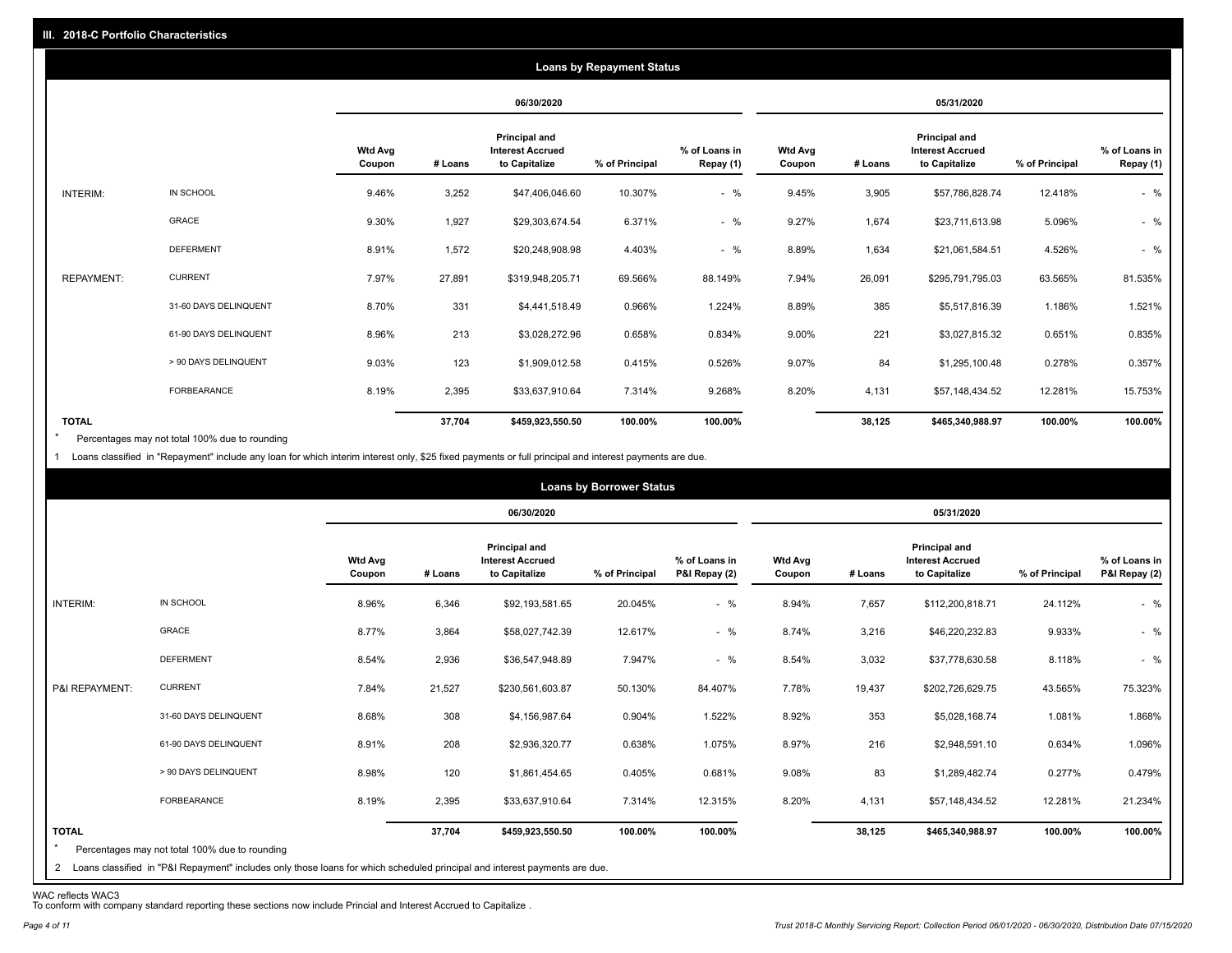|                                                                                                  | 6/30/2020        | 5/31/2020        |  |
|--------------------------------------------------------------------------------------------------|------------------|------------------|--|
| Pool Balance                                                                                     | \$459,923,550.50 | \$465,340,988.97 |  |
| Total # Loans                                                                                    | 37,704           | 38,125           |  |
| Total # Borrowers                                                                                | 36,685           | 37,095           |  |
| Weighted Average Coupon                                                                          | 8.36%            | 8.37%            |  |
| Weighted Average Remaining Term                                                                  | 131.41           | 131.67           |  |
| Percent of Pool - Cosigned                                                                       | 93.0%            | 92.9%            |  |
| Percent of Pool - Non Cosigned                                                                   | 7.0%             | 7.1%             |  |
| Borrower Interest Accrued for Period                                                             | \$2,901,916.51   | \$3,085,847.58   |  |
| <b>Outstanding Borrower Interest Accrued</b>                                                     | \$33,770,681.97  | \$34,772,324.62  |  |
| Gross Principal Realized Loss - Periodic *                                                       | \$156,183.17     | \$23,350.99      |  |
| Gross Principal Realized Loss - Cumulative *                                                     | \$7,342,614.24   | \$7,186,431.07   |  |
| Recoveries on Realized Losses - Periodic                                                         | \$19,198.63      | \$74,638.40      |  |
| Recoveries on Realized Losses - Cumulative                                                       | \$807,671.47     | \$788,472.84     |  |
| Net Losses - Periodic                                                                            | \$136,984.54     | $-$51,287.41$    |  |
| Net Losses - Cumulative                                                                          | \$6,534,942.77   | \$6,397,958.23   |  |
| Non-Cash Principal Activity - Capitalized Interest                                               | \$2,052,864.35   | \$664,980.56     |  |
| Since Issued Total Constant Prepayment Rate (CPR) (1)                                            | 12.18%           | 12.25%           |  |
| <b>Loan Substitutions</b>                                                                        | \$0.00           | \$0.00           |  |
| <b>Cumulative Loan Substitutions</b>                                                             | \$0.00           | \$0.00           |  |
| <b>Unpaid Servicing Fees</b>                                                                     | \$0.00           | \$0.00           |  |
| <b>Unpaid Administration Fees</b>                                                                | \$0.00           | \$0.00           |  |
| <b>Unpaid Carryover Servicing Fees</b>                                                           | \$0.00           | \$0.00           |  |
| Note Interest Shortfall                                                                          | \$0.00           | \$0.00           |  |
| Loans in Modification                                                                            | \$18,390,675.54  | \$17,706,943.69  |  |
| % of Loans in Modification as a % of Loans in Repayment (P&I)                                    | 7.68%            | 8.35%            |  |
|                                                                                                  |                  |                  |  |
| % Annualized Gross Principal Realized Loss - Periodic as a %<br>of Loans in Repayment (P&I) * 12 | 0.78%            | 0.13%            |  |
| % Gross Principal Realized Loss - Cumulative as a % of<br>Original Pool Balance                  | 1.23%            | 1.21%            |  |

\* In accordance with the Servicer's current policies and procedures, after September 1, 2017 loans subject to bankruptcy claims generally will not be reported as a charged- off unless and until they are delinquent for 120

(1) For additional information, see 'Since Issued CPR Methodology' found on page 11 of this report.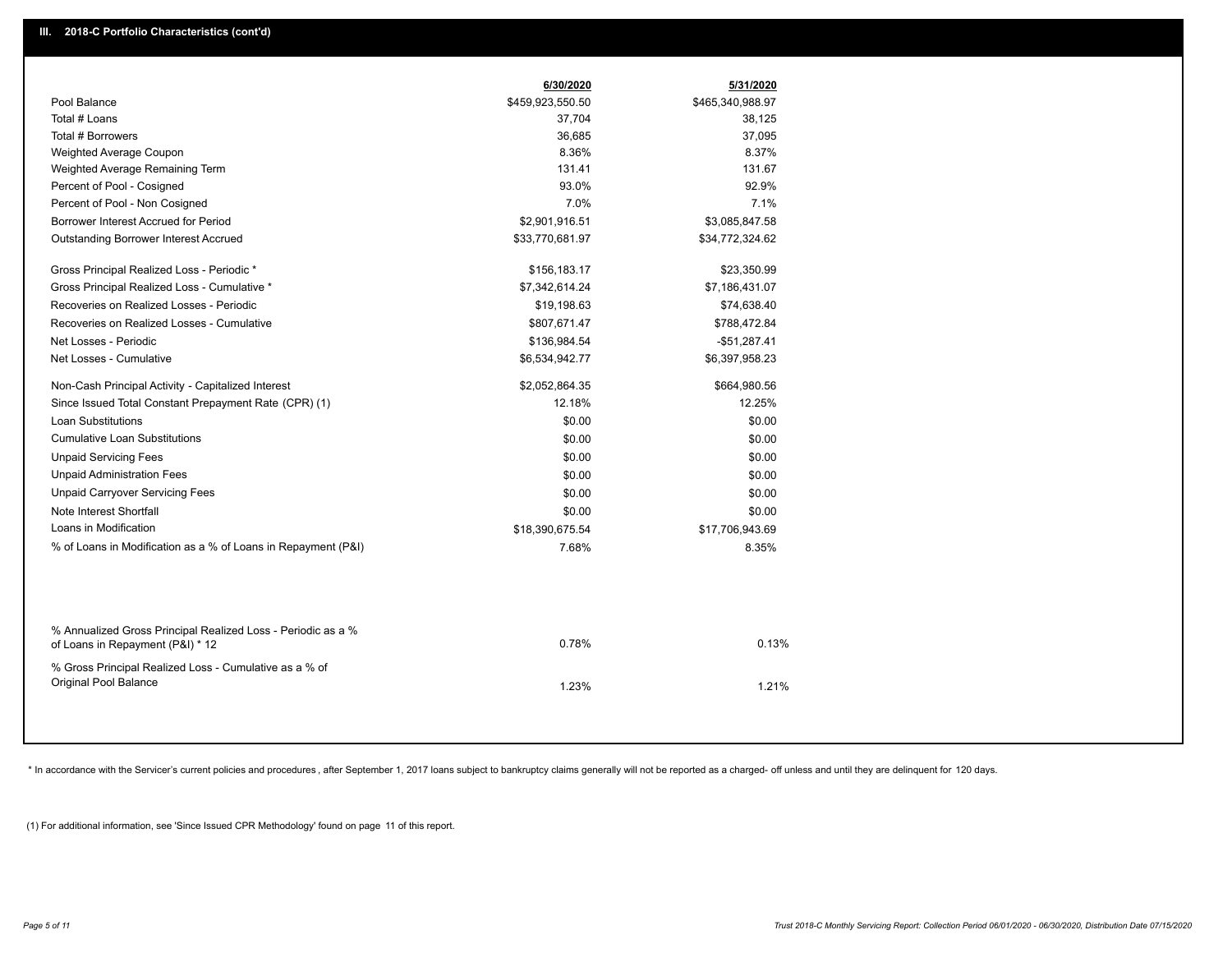#### **Loan Program**  A

|                                    | Weighted<br><b>Average Coupon</b> | # LOANS  | <b>\$ AMOUNT</b> | $%$ *    |
|------------------------------------|-----------------------------------|----------|------------------|----------|
| - Smart Option Interest-Only Loans | 7.17%                             | 8,996    | \$83,629,432.34  | 18.183%  |
| - Smart Option Fixed Pay Loans     | 8.31%                             | 9,423    | \$138,971,125.38 | 30.216%  |
| - Smart Option Deferred Loans      | 8.66%                             | 19.285   | \$237,322,992.78 | 51.601%  |
| - Other Loan Programs              | $0.00\%$                          | $\Omega$ | \$0.00           | 0.000%   |
| <b>Total</b>                       | 8.28%                             | 37,704   | \$459,923,550.50 | 100.000% |

\* Percentages may not total 100% due to rounding

B

C

**Index Type**

|                       | Weighted<br><b>Average Coupon</b> | # LOANS | <b>\$ AMOUNT</b> | $%$ *     |
|-----------------------|-----------------------------------|---------|------------------|-----------|
| - Fixed Rate Loans    | 9.19%                             | 12,114  | \$157,133,618.38 | 34.165%   |
| - LIBOR Indexed Loans | 7.81%                             | 25,590  | \$302,789,932.12 | 65.835%   |
| - Other Index Rates   | $0.00\%$                          | 0       | \$0.00           | $0.000\%$ |
| Total                 | 8.28%                             | 37,704  | \$459,923,550.50 | 100.000%  |

\* Percentages may not total 100% due to rounding

## **Weighted Average Recent FICO**

| (2)<br>Wtd Avg Recent FICO Band | # LOANS | <b>\$ AMOUNT</b> | $%$ *    |
|---------------------------------|---------|------------------|----------|
| $0 - 639$                       | 2,614   | \$29,985,825.73  | 6.520%   |
| 640 - 669                       | 2,226   | \$26,062,394.84  | 5.667%   |
| 670 - 699                       | 4,172   | \$51,658,204.84  | 11.232%  |
| 700 - 739                       | 8,104   | \$101,802,966.07 | 22.135%  |
| $740 +$                         | 20,587  | \$250,410,496.83 | 54.446%  |
| $N/A$ <sub>(1)</sub>            |         | \$3,662.19       | 0.001%   |
| <b>Total</b>                    | 37,704  | \$459,923,550.50 | 100.000% |
|                                 |         |                  |          |

WAC reflects WAC3

To conform with company standard reporting these sections now include Princial and Interest Accrued to Capitalize .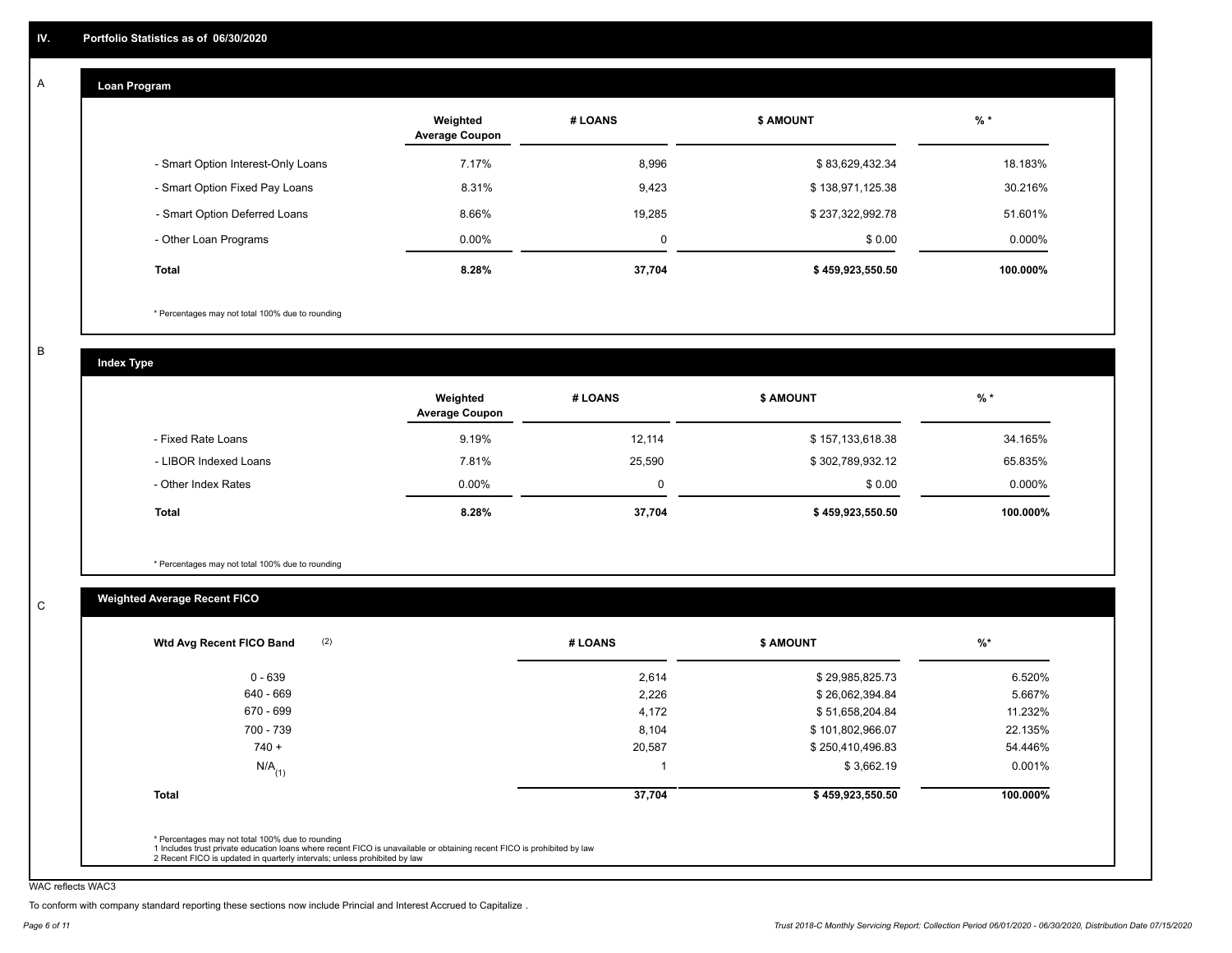| V. |       | 2018-C Reserve Account and Principal Distribution Calculations                  |                  |  |
|----|-------|---------------------------------------------------------------------------------|------------------|--|
| Α. |       | <b>Reserve Account</b>                                                          |                  |  |
|    |       | Specified Reserve Account Balance                                               | \$1,508,827.00   |  |
|    |       | <b>Actual Reserve Account Balance</b>                                           | \$1,508,827.00   |  |
| В. |       | <b>Principal Distribution Amount</b>                                            |                  |  |
|    | i.    | Class A Notes Outstanding                                                       | \$320,377,464.83 |  |
|    | ii.   | Pool Balance                                                                    | \$459,923,550.50 |  |
|    | iii.  | First Priority Principal Distribution Amount (i - ii)                           | \$0.00           |  |
|    | iv.   | Class A and B Notes Outstanding                                                 | \$360,377,464.83 |  |
|    | v.    | First Priority Principal Distribution Amount                                    | \$0.00           |  |
|    | vi.   | Pool Balance                                                                    | \$459,923,550.50 |  |
|    | vii.  | Specified Overcollateralization Amount                                          | \$114,980,887.63 |  |
|    | viii. | Regular Principal Distribution Amount (if (iv > 0, (iv - v) - (vi - vii))       | \$15,434,801.96  |  |
|    | ix.   | Pool Balance                                                                    | \$459,923,550.50 |  |
|    | х.    | 10% of Initial Pool Balance                                                     | \$59,551,785.83  |  |
|    | xi.   | First Priority Principal Distribution Amount                                    | \$0.00           |  |
|    | xii.  | Regular Principal Distribution Amount                                           | \$15,434,801.96  |  |
|    | xiii. | Available Funds (after payment of waterfall items A through I)                  | \$0.00           |  |
|    | xiv.  | Additional Principal Distribution Amount (if(vi <= x,min(xiii, vi - xi - xii))) | \$0.00           |  |
|    |       |                                                                                 |                  |  |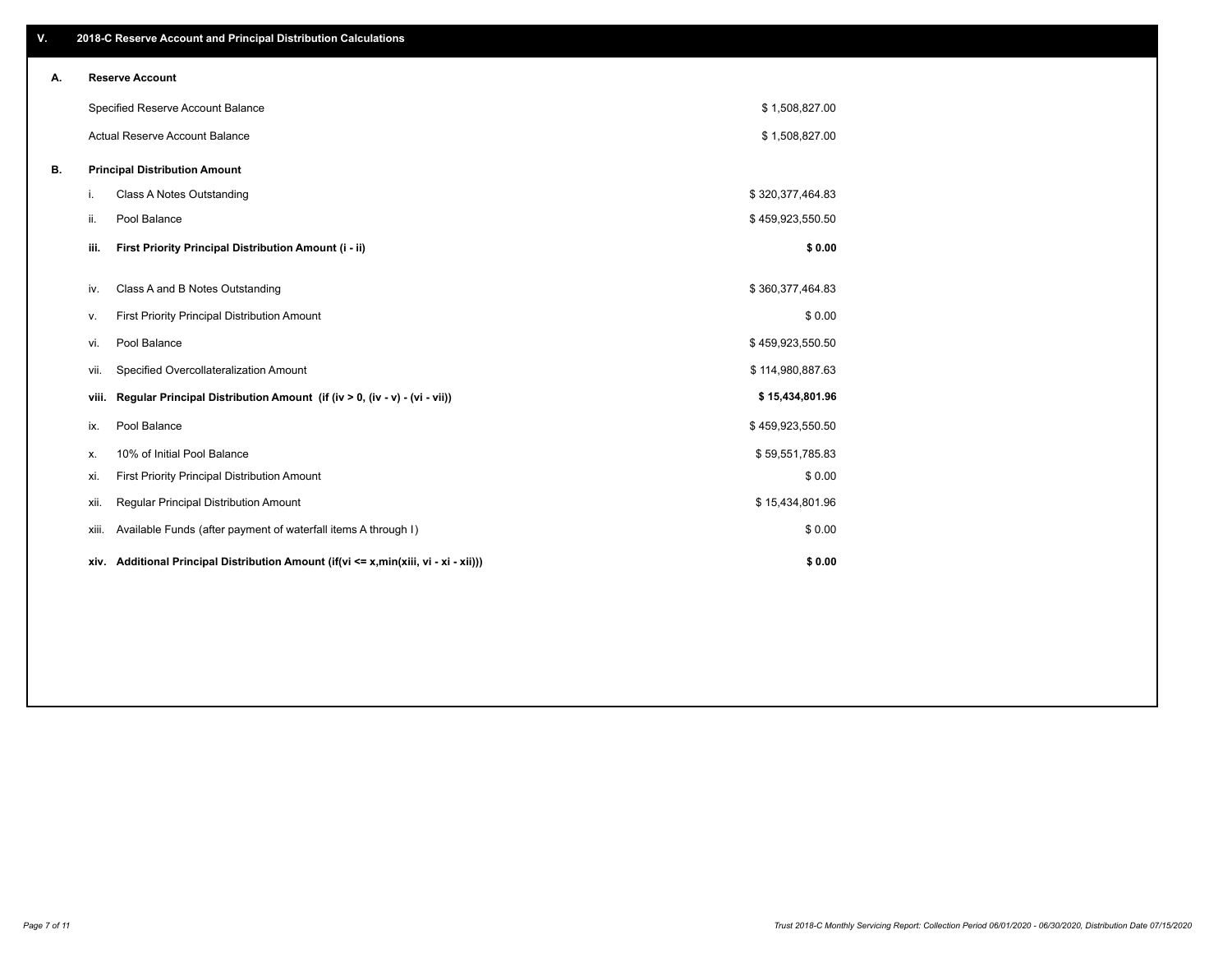|              |                                                                                   | Paid                 | <b>Funds Balance</b>             |
|--------------|-----------------------------------------------------------------------------------|----------------------|----------------------------------|
|              | <b>Total Available Funds</b>                                                      |                      | \$7,835,138.02                   |
| A            | <b>Trustee Fees</b>                                                               | \$0.00               | \$7,835,138.02                   |
| В            | <b>Servicing Fees</b>                                                             | \$289,849.08         | \$7,545,288.94                   |
| C            | i. Administration Fees<br>ii. Unreimbursed Administrator Advances plus any Unpaid | \$8,333.00<br>\$0.00 | \$7,536,955.94<br>\$7,536,955.94 |
| D            | Class A Noteholders Interest Distribution Amount                                  | \$731,482.01         | \$6,805,473.93                   |
| Е            | <b>First Priority Principal Payment</b>                                           | \$0.00               | \$6,805,473.93                   |
| F.           | Class B Noteholders Interest Distribution Amount                                  | \$133,333.33         | \$6,672,140.60                   |
| G            | <b>Reinstatement Reserve Account</b>                                              | \$0.00               | \$6,672,140.60                   |
| H            | Regular Principal Distribution                                                    | \$6,672,140.60       | \$0.00                           |
| $\mathbf{I}$ | <b>Carryover Servicing Fees</b>                                                   | \$0.00               | \$0.00                           |
| J            | Additional Principal Distribution Amount                                          | \$0.00               | \$0.00                           |
| Κ            | Unpaid Expenses of Trustee                                                        | \$0.00               | \$0.00                           |
| L            | Unpaid Expenses of Administrator                                                  | \$0.00               | \$0.00                           |
| М            | Remaining Funds to the Residual Certificateholders                                | \$0.00               | \$0.00                           |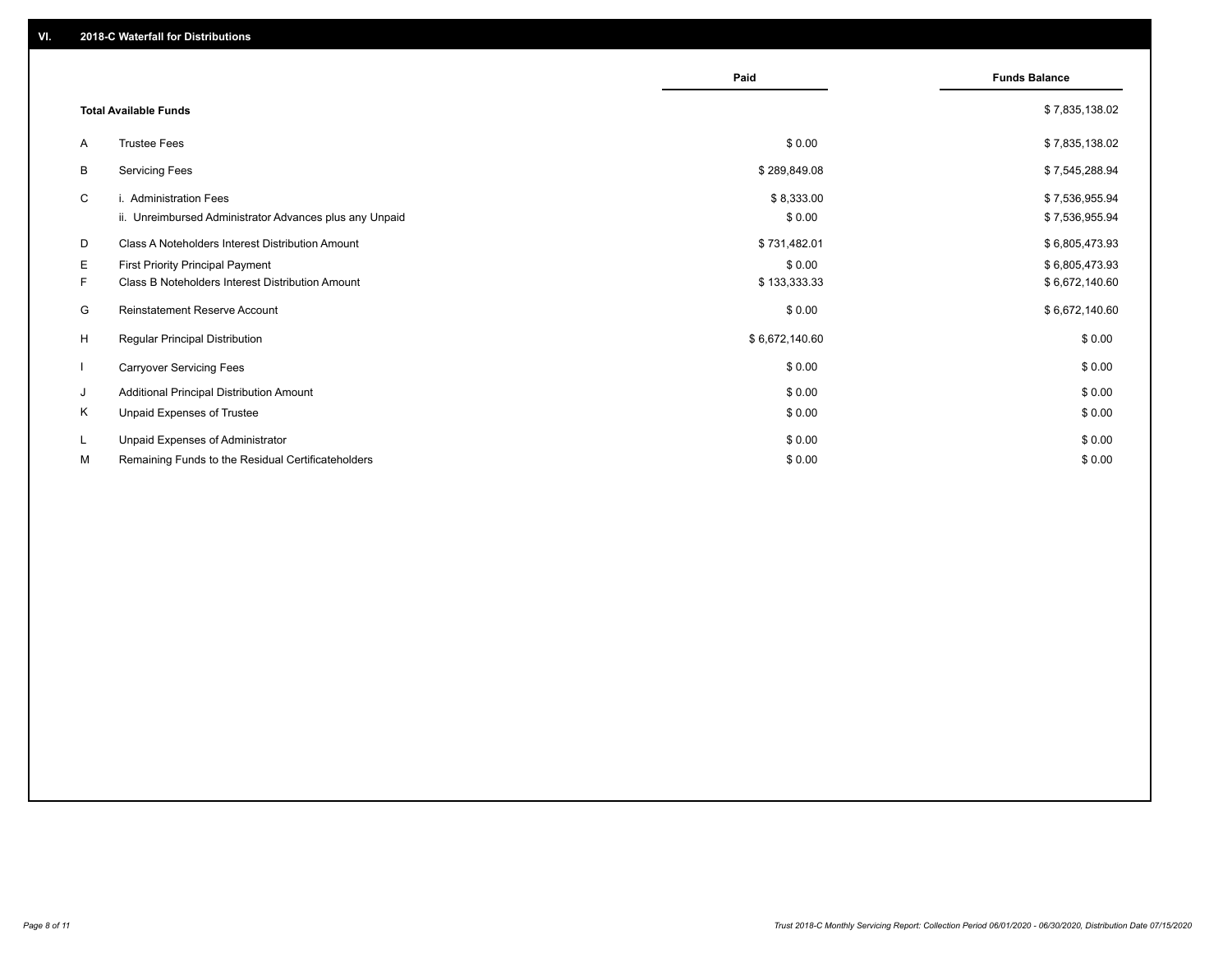| A <sub>2</sub> A        | A <sub>2</sub> B        | в                       |
|-------------------------|-------------------------|-------------------------|
| 78449QAB3               | 78449QAC1               | 78449QAD9               |
| \$214,564,724.15        | \$105,812,740.68        | \$40,000,000.00         |
| <b>FIXED</b>            | <b>LIBOR</b>            | <b>FIXED</b>            |
| 3.63%                   | 0.75%                   | 4.00%                   |
| 1 NEW YORK BUSINESS DAY | 1 NEW YORK BUSINESS DAY | 1 NEW YORK BUSINESS DAY |
| 6/15/2020               | 6/15/2020               | 6/15/2020               |
| 7/15/2020               | 7/15/2020               | 7/15/2020               |
| 0.08333333              | 0.08333333              | 0.08333333              |
| 3.63000%                | 0.93475%                | 4.00000%                |
| 0.003025000             | 0.000778958             | 0.003333333             |
| \$649,058.29            | \$82,423.72             | \$133,333.33            |
| $\mathsf{\$}$ -         | $\mathsf{\$}$ -         | $\mathcal{S}$ -         |
| \$649,058.29            | \$82,423.72             | \$133,333.33            |
| \$649,058.29            | \$82,423.72             | \$133,333.33            |
| $\frac{1}{2}$           | $\mathsf{\$}$ -         | $\mathcal{S}$ -         |
| \$4,468,497.83          | \$2,203,642.77          | $\mathsf{\$}$ -         |
| \$210,096,226.32        | \$103,609,097.91        | \$40,000,000.00         |
| 0.020404100             | 0.020404100             | 0.000000000             |
| 0.959343499             | 0.959343499             | 1.000000000             |
|                         |                         |                         |

\* Pay rates for Current Distribution. For the interest rates applicable to the next distribution date, please see https://www.salliemae.com/about/investors/data/SMBabrate.txt.

**VII. 2018-C Distributions**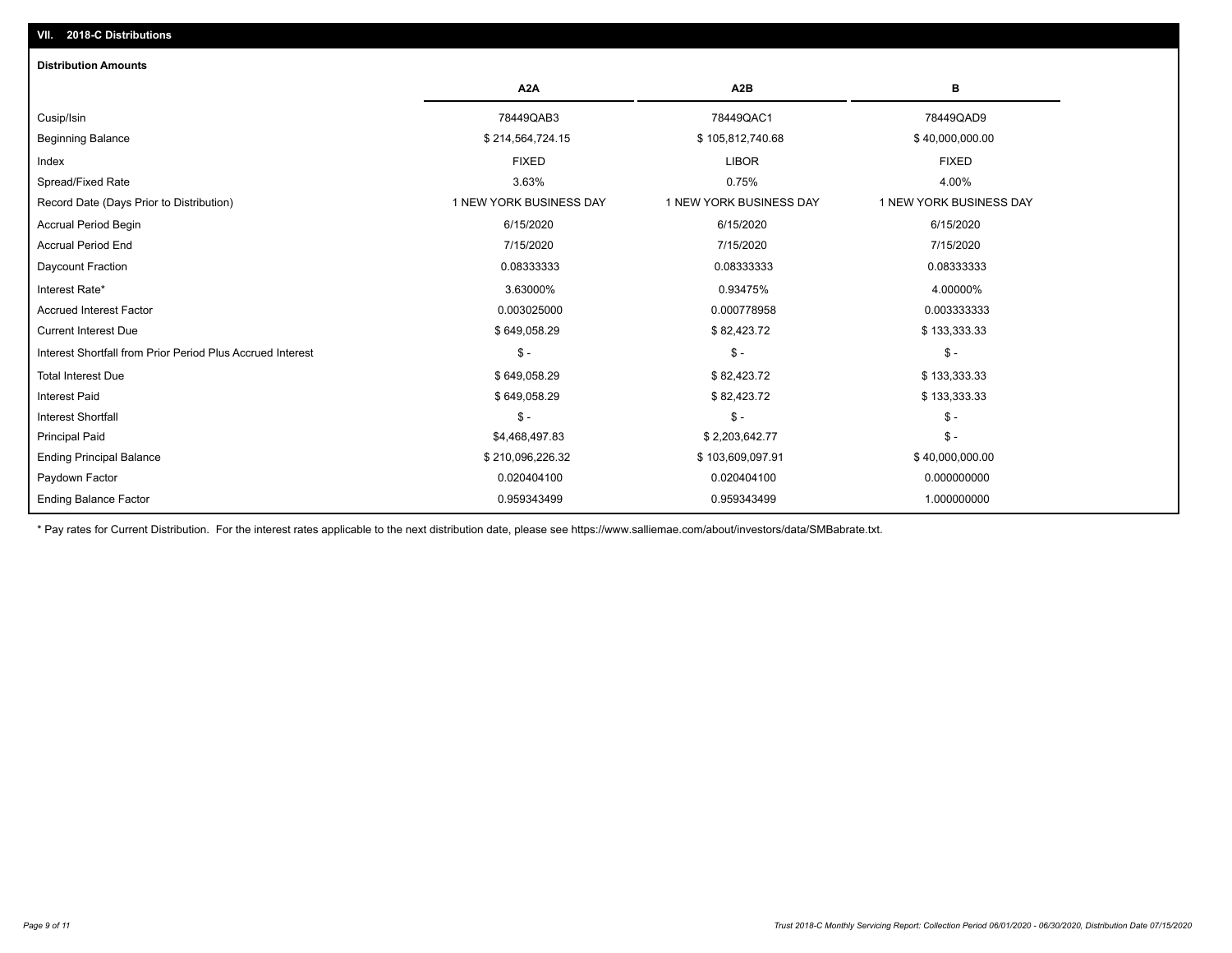#### **Since Issued Total CPR**

$$
\text{total CPR} = 1 - \left(\frac{APB}{PPB}\right)^{\left(\frac{12}{MSC}\right)}
$$

APB = Actual period-end Pool Balance PPB = Projected period-end Pool Balance assuming no prepayments and no defaults Pool Balance = Sum(Principal Balance + Interest Accrued to Capitalize Balance) MSC = Months Since Cut-Off

#### **Since-Issued Total Constant Prepayment Rate (CPR)**

Since-Issued Total CPR measures prepayments, both voluntary and involuntary, for a trust student loan pool over the life of a transaction. For each trust distribution, the actual month-end pool balance is compared against a month-end pool balance originally projected at issuance assuming no prepayments and defaults. For purposes of Since- Issued Total CPR calculations, projected period end pool balance assumes in-school status loans have up to a six month grace period before moving to repayment, grace status loans remain in grace status until their status end date and then to move to full principal and interest repayment, loans subject to interim interest or fixed payments during their in-school and grace period continue paying interim interest or fixed payments until full principal and interest repayment begins, all other trust loans are in full principal and interest repayment status, and that no trust loan in full principal and interest repayment moves from full principal and interest repayment status to any other status.

#### **Weighted Average Coupon**

*WAC1 = APB* ((*CIR*)\*(*APB*))

*WAC2 = APB*  $\frac{((APCL)^{*}(APB))}{APB}$  wac<sub>3</sub> =  $\frac{((ACTL)^{*}(A)P}{APB}$ 



APB = Actual period-end Pool Balance

CIR = Average of the Contractual Interest Rate (1)

APCL = Average of the Applicable Interest Rate (2)

ACTL = Average of the Actual Interest Rate (3)

#### **Weighted Average Coupon (WAC)**

(1) Contractual Interest Rate represents the interest rate indicated in the Promissory Note

(2) Appliclable Interest Rate represents the interest rate after rate reductions, if applicable, are applied

(3) Actual Interest Rate represents the interest rate when borrower incentive programs and rate reductions, if applicable, are applied